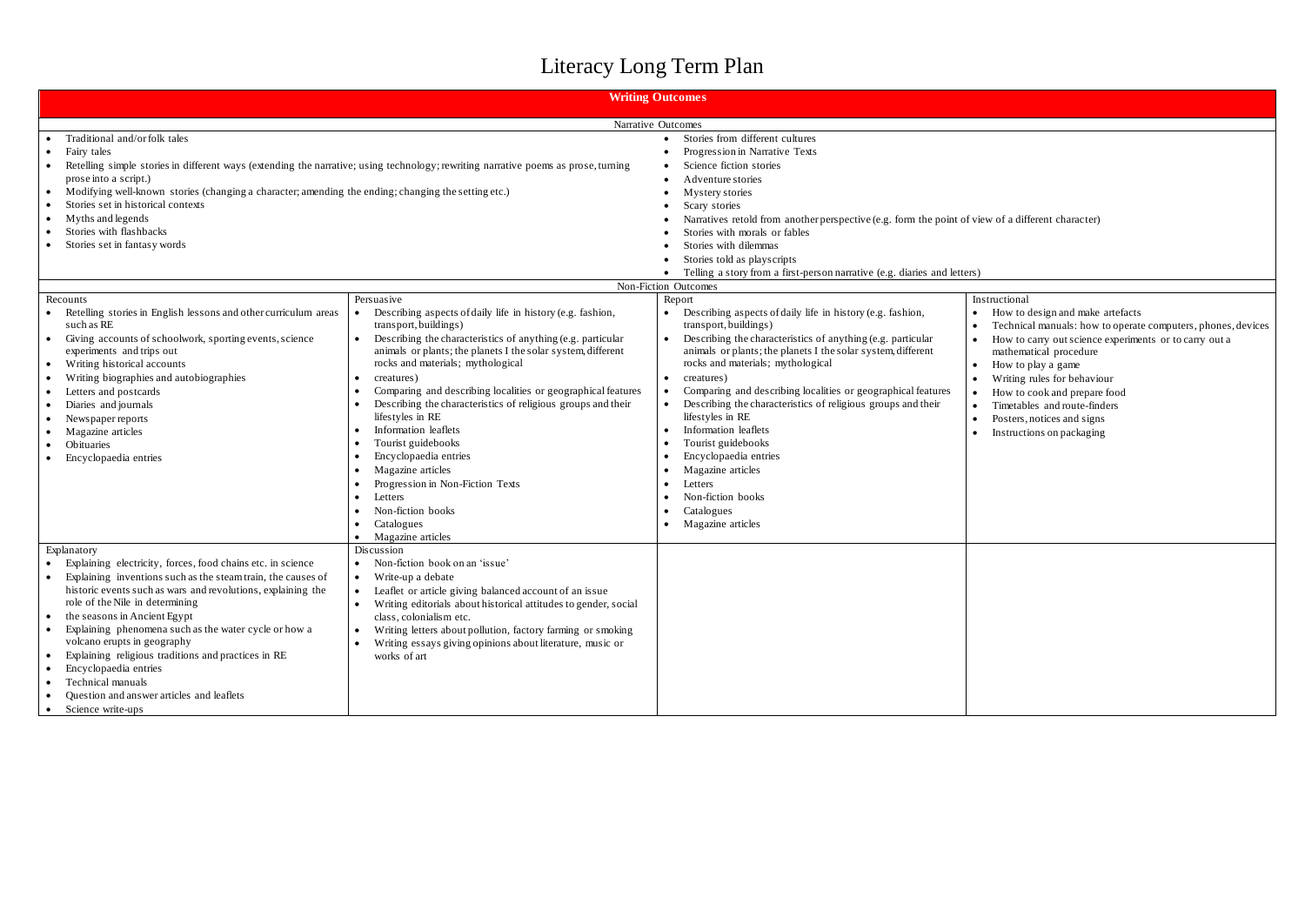| <b>Writing Progression</b> |                                                                                                                                                                                                                                            |                                                                                                                                                                                                                                                                                                                                                  |                                                                                                                                                                                                                                                                                                                                                                                                                                                                                                                                                                                    |                                                                                                                                                                                                                                                                                                                                                                                                                                                                                                                                                                                                                                                                                                                                                                                           |                                                                                                                                                                                                                                                                                                                                                                                                                                                                                                                                                                                                                                                                                                                                                     |                                                                                                                                                                                                                                                                                                                                                                                                                                                                                                                                                                                                                                                                                                                                                                                                           |                                                                                                                                                                                                                                                                                                                                                                                                                                                                                                                                                                                                                      |                                                                                                                                                                                                                                                                                                                                                                                                                                                                                                                                                                           |
|----------------------------|--------------------------------------------------------------------------------------------------------------------------------------------------------------------------------------------------------------------------------------------|--------------------------------------------------------------------------------------------------------------------------------------------------------------------------------------------------------------------------------------------------------------------------------------------------------------------------------------------------|------------------------------------------------------------------------------------------------------------------------------------------------------------------------------------------------------------------------------------------------------------------------------------------------------------------------------------------------------------------------------------------------------------------------------------------------------------------------------------------------------------------------------------------------------------------------------------|-------------------------------------------------------------------------------------------------------------------------------------------------------------------------------------------------------------------------------------------------------------------------------------------------------------------------------------------------------------------------------------------------------------------------------------------------------------------------------------------------------------------------------------------------------------------------------------------------------------------------------------------------------------------------------------------------------------------------------------------------------------------------------------------|-----------------------------------------------------------------------------------------------------------------------------------------------------------------------------------------------------------------------------------------------------------------------------------------------------------------------------------------------------------------------------------------------------------------------------------------------------------------------------------------------------------------------------------------------------------------------------------------------------------------------------------------------------------------------------------------------------------------------------------------------------|-----------------------------------------------------------------------------------------------------------------------------------------------------------------------------------------------------------------------------------------------------------------------------------------------------------------------------------------------------------------------------------------------------------------------------------------------------------------------------------------------------------------------------------------------------------------------------------------------------------------------------------------------------------------------------------------------------------------------------------------------------------------------------------------------------------|----------------------------------------------------------------------------------------------------------------------------------------------------------------------------------------------------------------------------------------------------------------------------------------------------------------------------------------------------------------------------------------------------------------------------------------------------------------------------------------------------------------------------------------------------------------------------------------------------------------------|---------------------------------------------------------------------------------------------------------------------------------------------------------------------------------------------------------------------------------------------------------------------------------------------------------------------------------------------------------------------------------------------------------------------------------------------------------------------------------------------------------------------------------------------------------------------------|
|                            | <b>Purpose</b>                                                                                                                                                                                                                             | <b>EYFS</b>                                                                                                                                                                                                                                                                                                                                      | <b>Year One</b>                                                                                                                                                                                                                                                                                                                                                                                                                                                                                                                                                                    | <b>Year Two</b>                                                                                                                                                                                                                                                                                                                                                                                                                                                                                                                                                                                                                                                                                                                                                                           | <b>Year Three</b>                                                                                                                                                                                                                                                                                                                                                                                                                                                                                                                                                                                                                                                                                                                                   | <b>Year Four</b>                                                                                                                                                                                                                                                                                                                                                                                                                                                                                                                                                                                                                                                                                                                                                                                          | <b>Year Five</b>                                                                                                                                                                                                                                                                                                                                                                                                                                                                                                                                                                                                     | <b>Year Six</b>                                                                                                                                                                                                                                                                                                                                                                                                                                                                                                                                                           |
| <b>Narrative</b>           |                                                                                                                                                                                                                                            | Use of capital letters<br>and full stops to<br>start and end<br>sentences.<br>Use of finger spaces<br>in sentences and<br>phrases.<br>Simple sentences<br>and phrases used to<br>convey meaning.<br>Starting to use<br>'descriptive words'<br>to enhance<br>sentences.<br>Use of sentences<br>and phrases to<br>record sections of<br>narrative. | Often written in the<br>third person and past<br>tense.<br>Personal recounts and<br>retellings often use the<br>first person and past<br>tense.<br>Sentences are<br>demarcated using full-<br>stops, capital letters and<br>finger spaces.<br>Use of conjunctions e.g.<br>and  to join ideas and<br>create variety in the<br>sentence structure. Use<br>of exclamation marks to<br>indicate emotions such<br>as surprise or shock e.g.<br>Help! Oh no!<br>Question marks can be<br>used to form questions.<br>Use of the personal<br>pronoun 'I' to retell<br>personal narratives. | Often written in the third person<br>and past.<br>Past progressive form of verbs.<br>Apostrophes for possession.<br>$\bullet$<br>Apostrophes to show<br>contraction.<br>Personal retellings often use the<br>first person and past tense.<br>Sentences are demarcated using<br>full-stops, capital letters and<br>finger spaces.<br>Use of conjunctions e.g. and, so,<br>because, when, if, that, or, but<br>to join ideas and enable<br>subordination of ideas.<br>Use of exclamation marks to<br>indicate emotions.<br>Question marks including<br>rhetorical questions. Adjectives<br>including comparative<br>adjectives.<br>Noun phrases.<br>Commas can be used to separate<br>lists of characters, ideas and<br>adjectives in expanded noun<br>phrases.<br>Verbs chosen for effect. | Paragraphs<br>Adverbs<br>$\bullet$<br>The use of conjunctions<br>e.g. when, before, after,<br>while, so, because.<br>Prepositions.<br>Present perfect form of<br>verbs used within<br>dialogue or a character's<br>thoughts, Headings and<br>subheadings used to<br>indicate sections in the<br>narrative.<br>Inverted commas used to<br>punctuate direct speech.<br>Noun phrases to create<br>effective descriptions.<br>Verbs and adverbs<br>chosen for effect e.g.<br>shouted/muttered instead<br>of said; Cohesion<br>created, and repetition<br>avoided through the use<br>of nouns and pronouns<br>e.g. Sammy and John<br>they the boys<br>Fronted adverbials e.g.<br>During the night, in a<br>distant field<br>punctuated using a<br>comma. | The third person and<br>$\bullet$<br>past tense. This can<br>include the past<br>progressive and/or<br>present perfect.<br>• Standard English forms<br>of verb inflections are<br>used instead of local<br>spoken forms.<br>• The use of adverbials<br>e.g. therefore, however<br>cerates cohesion within<br>and across paragraphs.<br>Paragraphs for<br>$\bullet$ .<br>organising the narrative<br>into logical sections.<br>The use of conjunctions<br>$\bullet$ .<br>e.g. when, before, after,<br>while, so,<br>becauseenables<br>causation.<br>Descriptions developed<br>$\bullet$<br>through the effective<br>use of expanded noun.<br>• Full range of speech<br>punctuation can be used<br>to indicate dialogue<br>Apostrophes used to<br>indicate plural<br>possession.<br>Metaphors.<br>$\bullet$ | Use of the past perfect<br>$\bullet$<br>and Past perfect<br>progressive forms.<br>Adverbials e.g. therefore,<br>however to create<br>cohesion within and<br>across paragraphs.<br>Modals used to suggest<br>degrees of possibility.<br>Adverbs of possibility.<br>Parenthesis used to add<br>additional information<br>through the use of<br>brackets, dashes or<br>commas.<br>Layout devices used to<br>provide additional<br>information and guide the<br>reader.<br>Relative clauses used to<br>add further information,<br>including the use of<br>commas when required.<br>Use of similes.<br>Emotive language. | Choose between vocabulary typical<br>of informal speech and that<br>appropriate for formal speech.<br>Passive voice used.<br>Conditional forms such as the<br>subjunctive form to hypothesise.<br>Past perfect progressive forms used<br>to indicate specific points in time.<br>Create cohesion across paragraphs<br>using a wider range of cohesive<br>devices such as organisational<br>features, pronouns, nouns and<br>adverbials. Or by choosing to use<br>repetition or ellipses for effect.<br>Colons, semi-colons and dashes used<br>to separate and link ideas. |
| <b>Discussion</b>          | To present a<br>reasoned and<br>balanced<br>overview of an<br>is sue or<br>controversial<br>topic. Usually<br>aims to provide<br>two or more<br>different views<br>on an issue, each<br>with elaborations,<br>evidence and/or<br>examples. |                                                                                                                                                                                                                                                                                                                                                  |                                                                                                                                                                                                                                                                                                                                                                                                                                                                                                                                                                                    |                                                                                                                                                                                                                                                                                                                                                                                                                                                                                                                                                                                                                                                                                                                                                                                           | Use present perfect form<br>of verbs.<br>Heading and<br>subheadings used to aid<br>presentation.<br>Use of additional,<br>exemplification,<br>comparing and<br>contrasting and result<br>conjunctions.<br>Rhetorical questions.<br>Third person.                                                                                                                                                                                                                                                                                                                                                                                                                                                                                                    | Effective use of noun<br>phrases<br>Use of paragraphs to<br>organise ideas<br>$\bullet$<br>Use adverbials e.g.<br>therefore, however<br>Use of conditionals.<br>$\bullet$                                                                                                                                                                                                                                                                                                                                                                                                                                                                                                                                                                                                                                 | Create cohesion within<br>paragraphs using<br>adverbials.<br>Use layout devices to<br>provide additional<br>information and guide the<br>reader.                                                                                                                                                                                                                                                                                                                                                                                                                                                                     | Create cohesion across paragraphs<br>using a wider range of cohesive<br>devices which can include<br>adverbials.<br>Make formal and informal<br>vocabulary choices.<br>Use the passive voice to present<br>points of view.<br>Adapt degrees of formality and<br>informality to suit the form of the<br>discussion.<br>Use conditional forms such as the<br>subjunctive form to hypothesise.<br>Make formal and informal<br>vocabulary choices.<br>Use semi-colons, colons and dashes<br>to make boundaries between clauses.<br>Formal language.<br>$\bullet$              |
| <b>Explanations</b>        | To explain how<br>or why, e.g. to<br>explain the<br>processes<br>involved in<br>natural/social<br>phenomena or to<br>explain why<br>something is the<br>way it is.                                                                         | Use learnt facts to<br>write short<br>sentences and<br>phrases.<br>Use of capital letters<br>and full stops to<br>start and end<br>sentences.<br>Use of finger spaces<br>in sentences and<br>phrases.                                                                                                                                            | Question marks are<br>used to denote<br>questions.                                                                                                                                                                                                                                                                                                                                                                                                                                                                                                                                 | Consistent use of present tense<br>Questions can be used to form<br>titles.                                                                                                                                                                                                                                                                                                                                                                                                                                                                                                                                                                                                                                                                                                               | Use conjunctions.<br>Express time, place and<br>cause using conjunctions<br>(e.g. so, because),<br>adverbs and prepositions<br>Heading and<br>subheadings used to aid<br>presentation.<br>Use fronted adverbials<br>Third person                                                                                                                                                                                                                                                                                                                                                                                                                                                                                                                    | Use of paragraphs to<br>organise ideas<br>Create cohesion through<br>the use of nouns and<br>pronouns                                                                                                                                                                                                                                                                                                                                                                                                                                                                                                                                                                                                                                                                                                     | Indicate degrees of<br>$\bullet$<br>possibility using adverbs<br>and modal verbs<br>$\bullet$<br>Use layout devices to<br>provide additional<br>information and guide the<br>reader<br>Create cohesion within<br>paragraphs using<br>adverbials                                                                                                                                                                                                                                                                                                                                                                      | Adapt degrees of formality and<br>informality to suit the form of the<br>explanation<br>Create cohesion across paragraphs<br>using a wider range of cohesive<br>devices which can include adverbials<br>The passive voice can be used<br>Formal language                                                                                                                                                                                                                                                                                                                  |